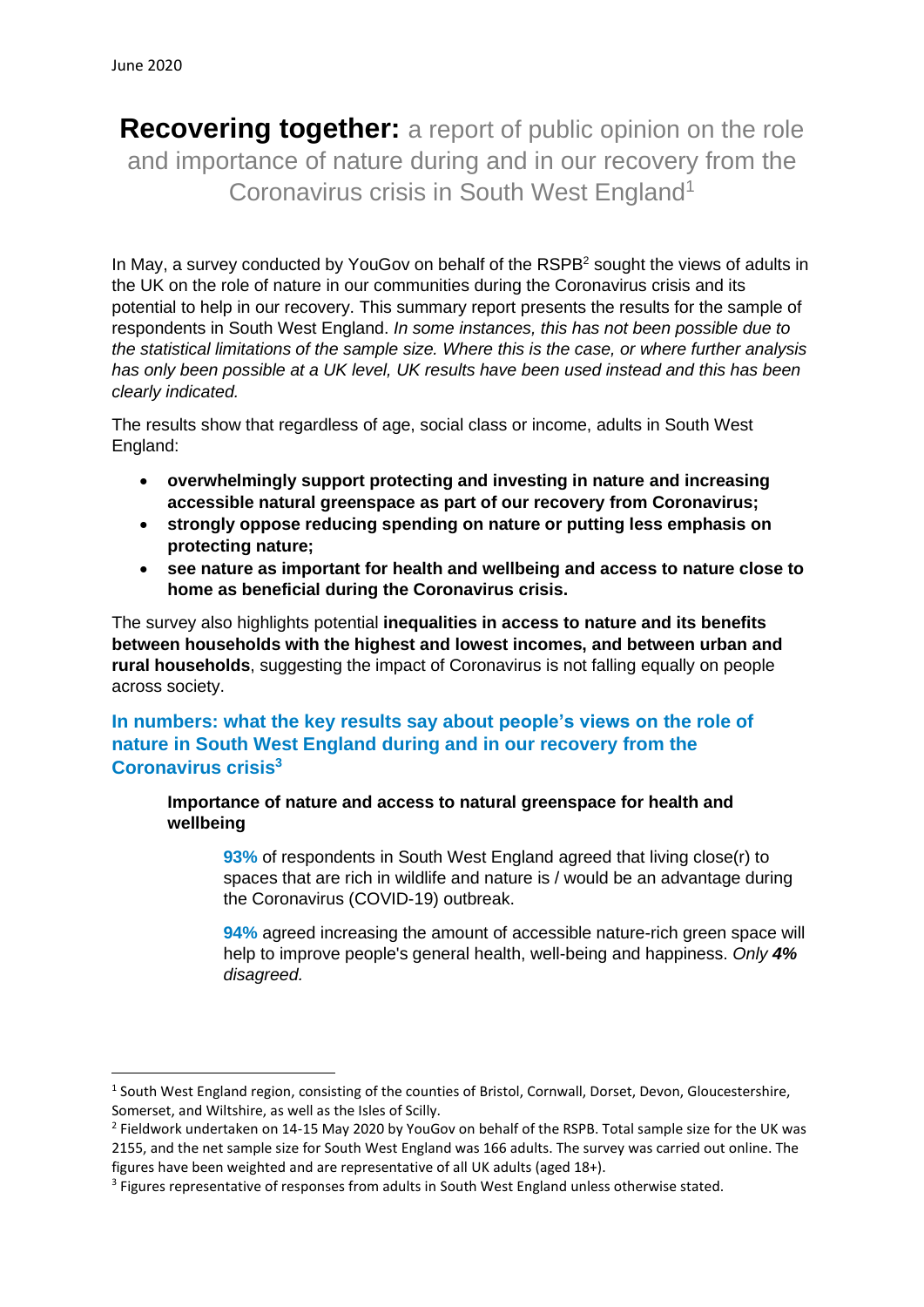### **Protecting and investing in nature and increasing accessible natural greenspace**

**88%** support the suggestion that Government should increase the number of accessible nature-rich areas in the UK. *Only 6% disagreed.*

**87%** oppose the idea of Government reducing spending on nature in the UK *Only 7% were in favour of reducing spending on nature.*

### **Social inequality in access to nature and natural greenspace<sup>4</sup>**

#### **Income**

People in the **UK** with an annual household income under £10,000 are **3.6 times more likely to have no outdoor space** where they live, and about **40% less likely to live within a 10-minute walk of any publicly accessible natural greenspace** than people with a household income of £60,000 or more. <sup>5</sup>

### **Urban vs. rural**

Urban households are less likely than rural households to have any outdoor space, less likely to live close to any public natural greenspace, and more likely to feel they have been unable to spend enough time in nature.

Only **48%** of people in urban households in the **UK** reported living within a 10-minute walk of their nearest publicly accessible natural greenspace, compared with **69%** for those in rural households.

**50%** of people in urban households in the **UK** agreed that they had not been able to spend as much time in nature as they would like, compared with just **30%** for those in rural households.

## **Responding to this report**

The results of this survey provide the clearest evidence yet of public support for putting nature at the heart of our recovery from Coronavirus.

It is the RSPB's hope that this report will help to inform thinking and decision-making on the role and importance of nature as we plan our recovery.

For emerging recovery plans to create a more resilient, more environmentally sustainable, and more socially just economy and society in the wake of the Coronavirus crisis, they must make protecting and investing in nature and increasing natural greenspace key priorities.

Doing so will help strengthen the future resilience, health, wellbeing and prosperity of people and communities around the country, including those most deprived of the benefits of nature during the Coronavirus crisis.

<sup>4</sup> Data for UK households has been used for this section

<sup>5</sup> Calculations by RSPB.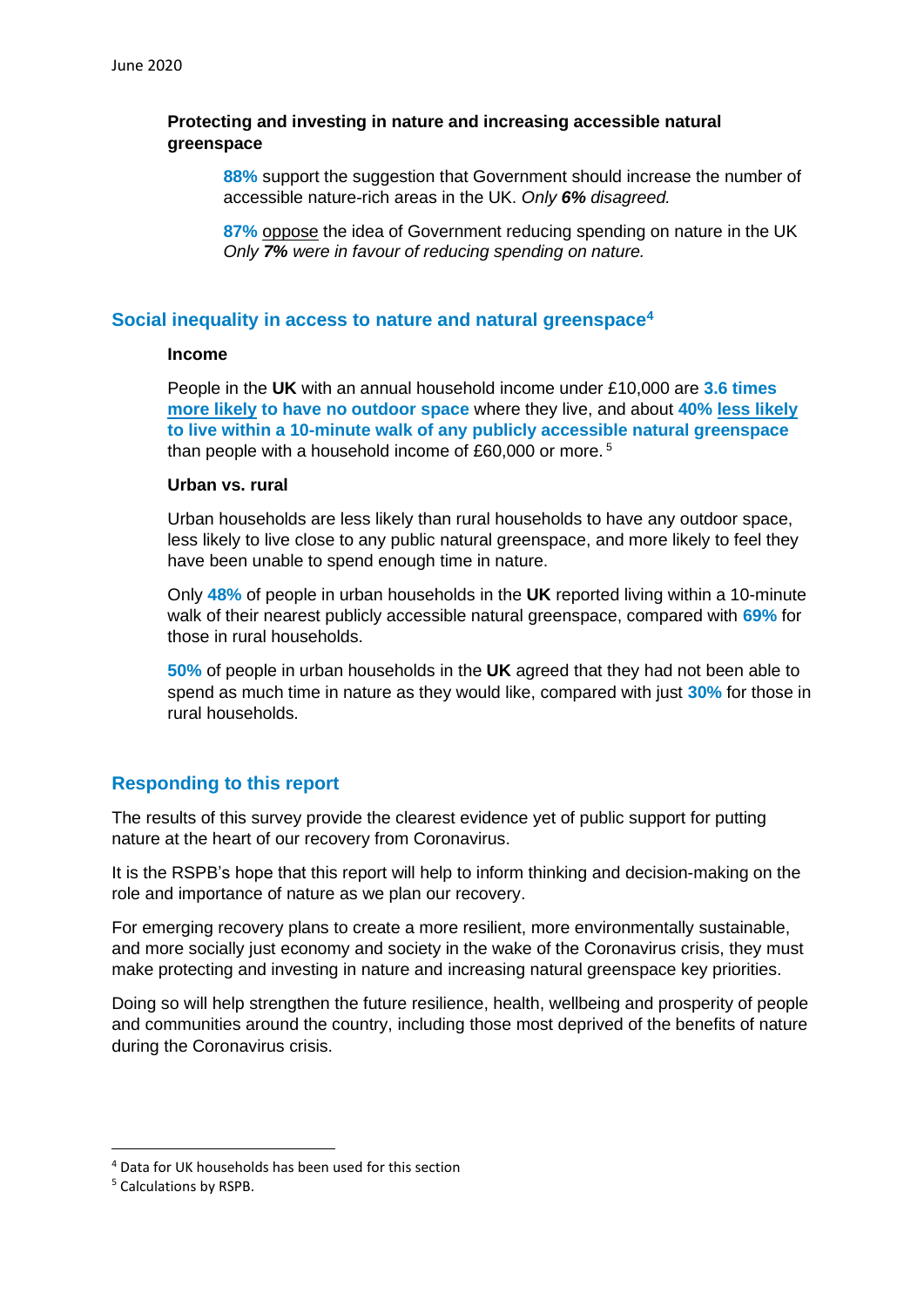# **YouGov survey: nature in the Coronavirus crisis – summary results**

#### **Access to nature**

- Only **63%** of people in South West England reported living within 10 mins walk of any publicly accessible natural greenspace.
- **For the UK**, households without any outdoor space (e.g. garden, courtyard, balcony) are even less likely to have publicly accessible natural greenspace (nature) nearby. Just **34%** of people in **UK** households without any outdoor space reported being within 10 min walk of publicly accessible nature.
- **85%** of people in South West England agreed the Coronavirus (COVID-19) outbreak has highlighted the need for more accessible nature-rich green space near to peoples' households.

### **Equality**

Households with the lowest incomes are the least likely to have a garden; the most likely to have no outdoor space at all; and the least likely to live close to publicly accessible natural greenspace.

- 59% of UK households<sup>6</sup> with an annual income of £60,000 and over roughly the top 10% of households by income<sup>7</sup> – report being within a 10-minute walk of nature (publicly accessible natural greenspace), compared with just **35%** of **UK** households with an annual income less then £10,000.
- **18%** of **UK** households with income less than £10,000 have no outdoor space at all, compared with just **5%** of households with an annual income of £60,000 or more.

### **Importance of nature during the Coronavirus crisis**

- **78%** of respondents in South West England agreed that they had noticed more nature in their neighbourhoods since the Coronavirus outbreak in the UK than they would normally at this time of year.
- **76%** of people agreed that time spent in/ surrounded by nature has been more important to them since the onset of the Coronavirus crisis in the UK.
- **84%** agreed that nature has been an important source of comfort/ relief for them.
- **87%** agreed that visiting nature has been important for their general health and happiness.
- 89% agreed they had felt happier whilst/ after spending time visiting nature.
- **81%** agreed they had sought out places where they could enjoy nature while taking their permitted daily exercise.

<sup>&</sup>lt;sup>6</sup> Data for UK households has been used for the section on income inequality to enable comparison with ONS data on household incomes by decile group.

 $7$  The ONS dataset, "The effects of taxes and benefits on household income, disposable income estimate: 2019" reports the top 10% of UK households have an income of £59,130 or more. The lowest 10% of UK households have an income of £13,960 or less.

[https://www.ons.gov.uk/peoplepopulationandcommunity/personalandhouseholdfinances/incomeandwealth/](https://www.ons.gov.uk/peoplepopulationandcommunity/personalandhouseholdfinances/incomeandwealth/datasets/householddisposableincomeandinequality) [datasets/householddisposableincomeandinequality](https://www.ons.gov.uk/peoplepopulationandcommunity/personalandhouseholdfinances/incomeandwealth/datasets/householddisposableincomeandinequality)